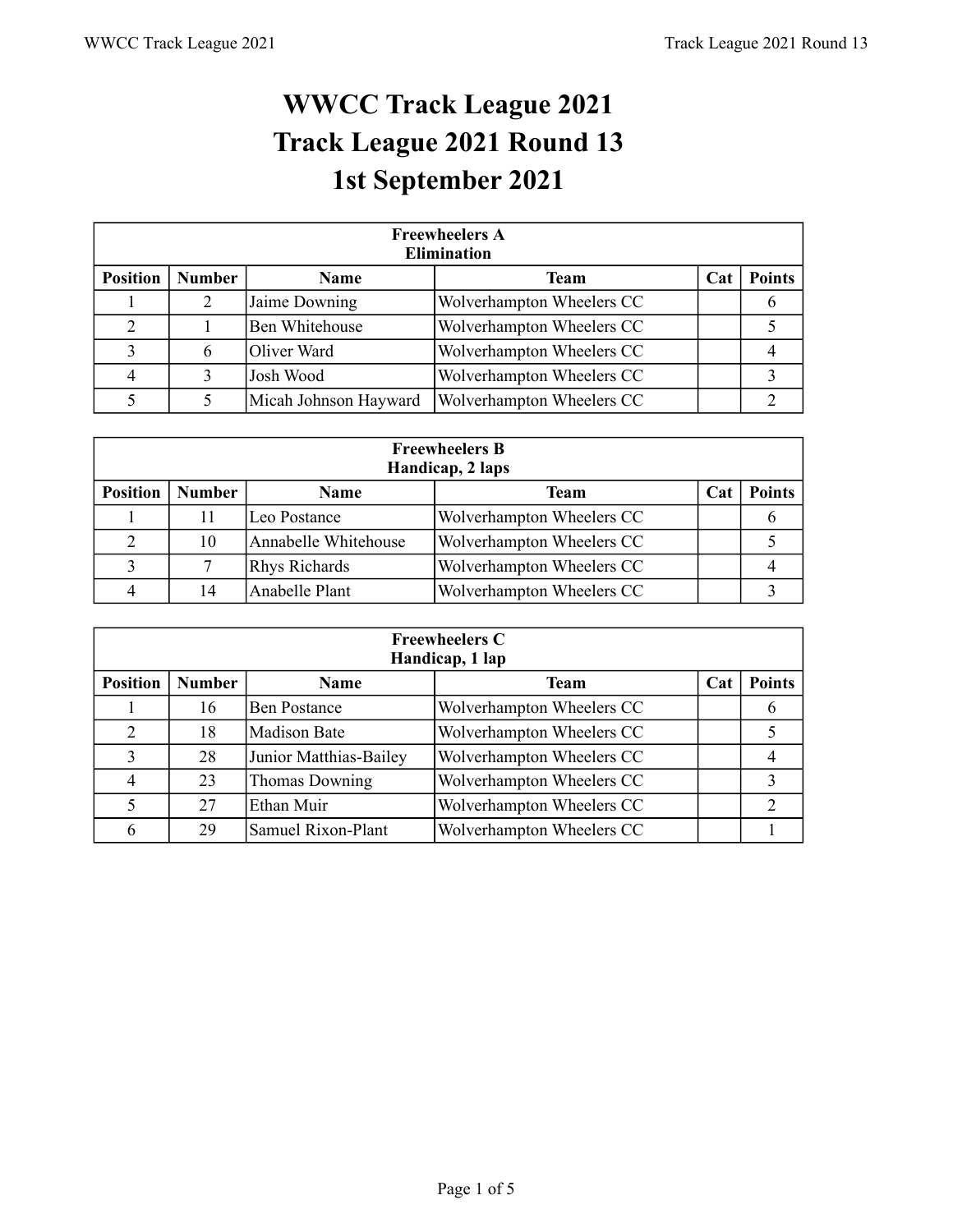|                             | <b>Freewheelers A</b><br>Sprint, 200m, Flying start |                       |                           |     |               |       |  |  |  |  |
|-----------------------------|-----------------------------------------------------|-----------------------|---------------------------|-----|---------------|-------|--|--|--|--|
| <b>Position</b>             | <b>Number</b>                                       | <b>Name</b>           | <b>Team</b>               | Cat | <b>Points</b> |       |  |  |  |  |
|                             | 6                                                   | Oliver Ward           | Wolverhampton Wheelers CC |     | 6             | 17.14 |  |  |  |  |
| $\mathcal{D}_{\mathcal{L}}$ |                                                     | Josh Wood             | Wolverhampton Wheelers CC |     | 5             | 17.21 |  |  |  |  |
| 2                           | 2                                                   | Jaime Downing         | Wolverhampton Wheelers CC |     | 5             | 17.21 |  |  |  |  |
| 4                           |                                                     | Micah Johnson Hayward | Wolverhampton Wheelers CC |     |               | 17.39 |  |  |  |  |
|                             |                                                     | Ben Whitehouse        | Wolverhampton Wheelers CC |     | 2             | 17.70 |  |  |  |  |

|                 | <b>Freewheelers B</b><br>Sprint, 50m |                      |                           |            |               |  |  |  |  |  |
|-----------------|--------------------------------------|----------------------|---------------------------|------------|---------------|--|--|--|--|--|
| <b>Position</b> | <b>Number</b>                        | <b>Name</b>          | <b>Team</b>               | <b>Cat</b> | <b>Points</b> |  |  |  |  |  |
|                 |                                      | Leo Postance         | Wolverhampton Wheelers CC |            |               |  |  |  |  |  |
|                 | 10                                   | Annabelle Whitehouse | Wolverhampton Wheelers CC |            |               |  |  |  |  |  |
|                 | 14                                   | Anabelle Plant       | Wolverhampton Wheelers CC |            |               |  |  |  |  |  |
|                 |                                      | <b>Rhys Richards</b> | Wolverhampton Wheelers CC |            |               |  |  |  |  |  |

|                 | <b>Freewheelers C</b><br>Sprint, 50m |                        |                           |     |               |  |  |  |  |  |
|-----------------|--------------------------------------|------------------------|---------------------------|-----|---------------|--|--|--|--|--|
| <b>Position</b> | <b>Number</b>                        | <b>Name</b>            | <b>Team</b>               | Cat | <b>Points</b> |  |  |  |  |  |
|                 | 16                                   | <b>Ben Postance</b>    | Wolverhampton Wheelers CC |     | 6             |  |  |  |  |  |
| 2               | 28                                   | Junior Matthias-Bailey | Wolverhampton Wheelers CC |     |               |  |  |  |  |  |
| 3               | 27                                   | Ethan Muir             | Wolverhampton Wheelers CC |     |               |  |  |  |  |  |
|                 | 18                                   | <b>Madison Bate</b>    | Wolverhampton Wheelers CC |     |               |  |  |  |  |  |
|                 | 23                                   | <b>Thomas Downing</b>  | Wolverhampton Wheelers CC |     |               |  |  |  |  |  |
| 6               | 29                                   | Samuel Rixon-Plant     | Wolverhampton Wheelers CC |     |               |  |  |  |  |  |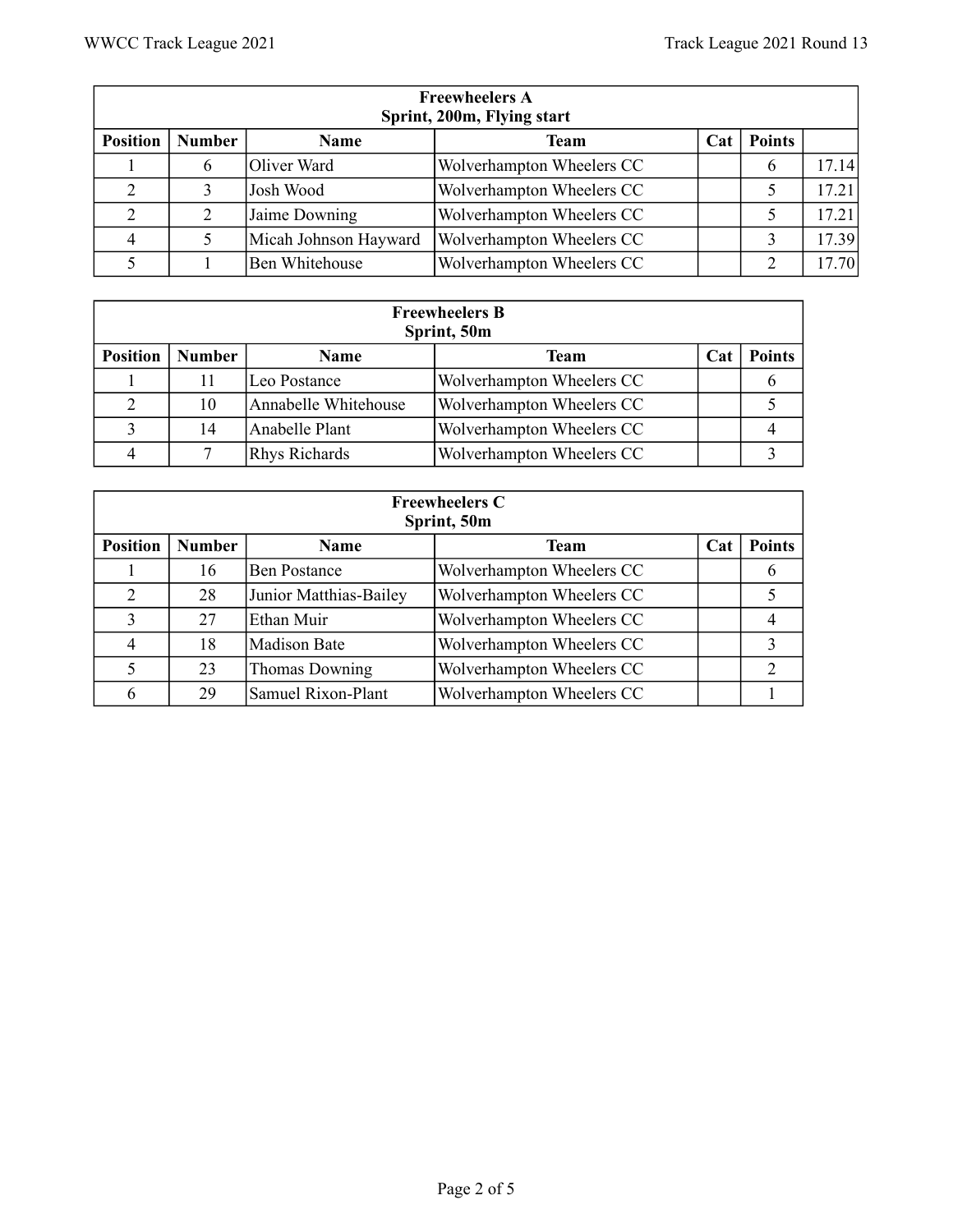| <b>Freewheelers A</b><br>Scratch race, 5 laps |               |                |                                  |            |               |  |  |  |  |
|-----------------------------------------------|---------------|----------------|----------------------------------|------------|---------------|--|--|--|--|
| <b>Position</b>                               | <b>Number</b> | <b>Name</b>    | <b>Team</b>                      | <b>Cat</b> | <b>Points</b> |  |  |  |  |
|                                               |               | Ben Whitehouse | <b>Wolverhampton Wheelers CC</b> |            |               |  |  |  |  |
|                                               |               | Jaime Downing  | <b>Wolverhampton Wheelers CC</b> |            |               |  |  |  |  |
|                                               | <sub>b</sub>  | Oliver Ward    | Wolverhampton Wheelers CC        |            |               |  |  |  |  |
|                                               |               | Josh Wood      | <b>Wolverhampton Wheelers CC</b> |            |               |  |  |  |  |

|                 | <b>Freewheelers B</b><br>Scratch race, 3 laps |                      |                                  |     |               |  |  |  |  |  |
|-----------------|-----------------------------------------------|----------------------|----------------------------------|-----|---------------|--|--|--|--|--|
| <b>Position</b> | <b>Number</b>                                 | <b>Name</b>          | <b>Team</b>                      | Cat | <b>Points</b> |  |  |  |  |  |
|                 |                                               | Leo Postance         | Wolverhampton Wheelers CC        |     |               |  |  |  |  |  |
|                 |                                               | Rhys Richards        | Wolverhampton Wheelers CC        |     |               |  |  |  |  |  |
|                 | 10                                            | Annabelle Whitehouse | <b>Wolverhampton Wheelers CC</b> |     |               |  |  |  |  |  |
|                 | 14                                            | Anabelle Plant       | Wolverhampton Wheelers CC        |     |               |  |  |  |  |  |

|                 | <b>Freewheelers C</b><br>Handicap, 1 lap |                        |                           |     |               |  |  |  |  |  |
|-----------------|------------------------------------------|------------------------|---------------------------|-----|---------------|--|--|--|--|--|
| <b>Position</b> | <b>Number</b>                            | <b>Name</b>            | <b>Team</b>               | Cat | <b>Points</b> |  |  |  |  |  |
|                 | 28                                       | Junior Matthias-Bailey | Wolverhampton Wheelers CC |     | 6             |  |  |  |  |  |
| 2               | 16                                       | <b>Ben Postance</b>    | Wolverhampton Wheelers CC |     |               |  |  |  |  |  |
| 3               | 27                                       | Ethan Muir             | Wolverhampton Wheelers CC |     |               |  |  |  |  |  |
|                 | 23                                       | <b>Thomas Downing</b>  | Wolverhampton Wheelers CC |     | 3             |  |  |  |  |  |
|                 | 18                                       | <b>Madison Bate</b>    | Wolverhampton Wheelers CC |     | 2             |  |  |  |  |  |
| 6               | 29                                       | Samuel Rixon-Plant     | Wolverhampton Wheelers CC |     |               |  |  |  |  |  |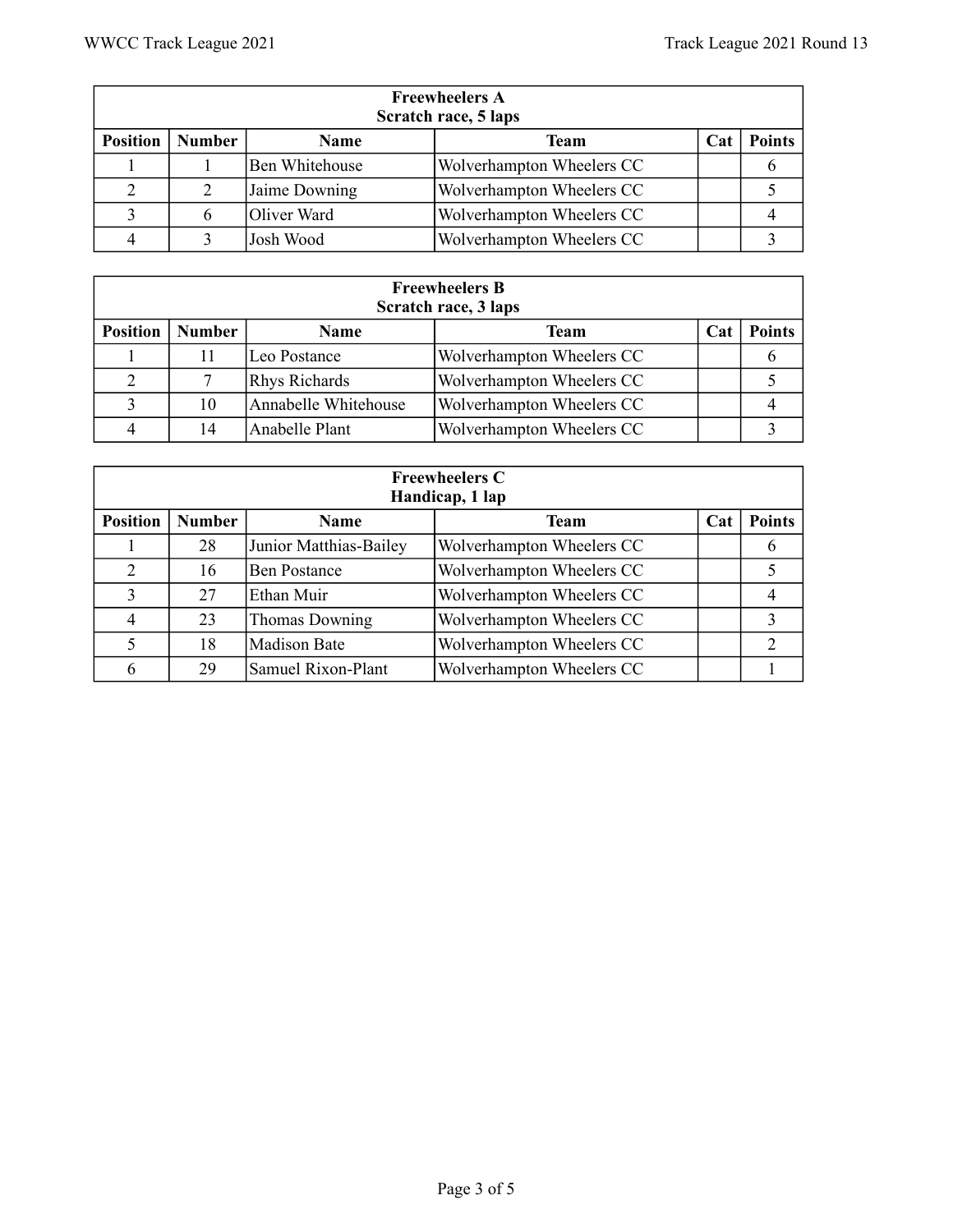| <b>Freewheelers A</b><br><b>Hot Dog Circuit, 5 laps</b> |               |                       |                           |     |               |  |  |  |  |
|---------------------------------------------------------|---------------|-----------------------|---------------------------|-----|---------------|--|--|--|--|
| <b>Position</b>                                         | <b>Number</b> | <b>Name</b>           | <b>Team</b>               | Cat | <b>Points</b> |  |  |  |  |
|                                                         |               | <b>Ben Whitehouse</b> | Wolverhampton Wheelers CC |     |               |  |  |  |  |
|                                                         | 6             | Oliver Ward           | Wolverhampton Wheelers CC |     |               |  |  |  |  |
|                                                         |               | Jaime Downing         | Wolverhampton Wheelers CC |     |               |  |  |  |  |
|                                                         |               | Josh Wood             | Wolverhampton Wheelers CC |     |               |  |  |  |  |

|                 | <b>Freewheelers B</b><br><b>Hot Dog Circuit, 3 laps</b> |                      |                                  |     |               |  |  |  |  |  |
|-----------------|---------------------------------------------------------|----------------------|----------------------------------|-----|---------------|--|--|--|--|--|
| <b>Position</b> | <b>Number</b>                                           | <b>Name</b>          | <b>Team</b>                      | Cat | <b>Points</b> |  |  |  |  |  |
|                 |                                                         | Leo Postance         | Wolverhampton Wheelers CC        |     |               |  |  |  |  |  |
|                 | 14                                                      | Anabelle Plant       | Wolverhampton Wheelers CC        |     |               |  |  |  |  |  |
|                 |                                                         | Rhys Richards        | Wolverhampton Wheelers CC        |     |               |  |  |  |  |  |
|                 | 10                                                      | Annabelle Whitehouse | <b>Wolverhampton Wheelers CC</b> |     |               |  |  |  |  |  |

|                 | <b>Freewheelers C</b><br><b>Hot Dog Circuit, 2 laps</b> |                        |                           |     |               |  |  |  |  |  |  |
|-----------------|---------------------------------------------------------|------------------------|---------------------------|-----|---------------|--|--|--|--|--|--|
| <b>Position</b> | <b>Number</b>                                           | <b>Name</b>            | Team                      | Cat | <b>Points</b> |  |  |  |  |  |  |
|                 | 28                                                      | Junior Matthias-Bailey | Wolverhampton Wheelers CC |     | 6             |  |  |  |  |  |  |
| 2               | 16                                                      | <b>Ben Postance</b>    | Wolverhampton Wheelers CC |     |               |  |  |  |  |  |  |
| 3               | 28                                                      | Junior Matthias-Bailey | Wolverhampton Wheelers CC |     |               |  |  |  |  |  |  |
|                 | 27                                                      | Ethan Muir             | Wolverhampton Wheelers CC |     | 3             |  |  |  |  |  |  |
|                 | 13                                                      | Oliver Benton          | Wolverhampton Wheelers CC |     | 2             |  |  |  |  |  |  |
| 6               | 29                                                      | Samuel Rixon-Plant     | Wolverhampton Wheelers CC |     |               |  |  |  |  |  |  |